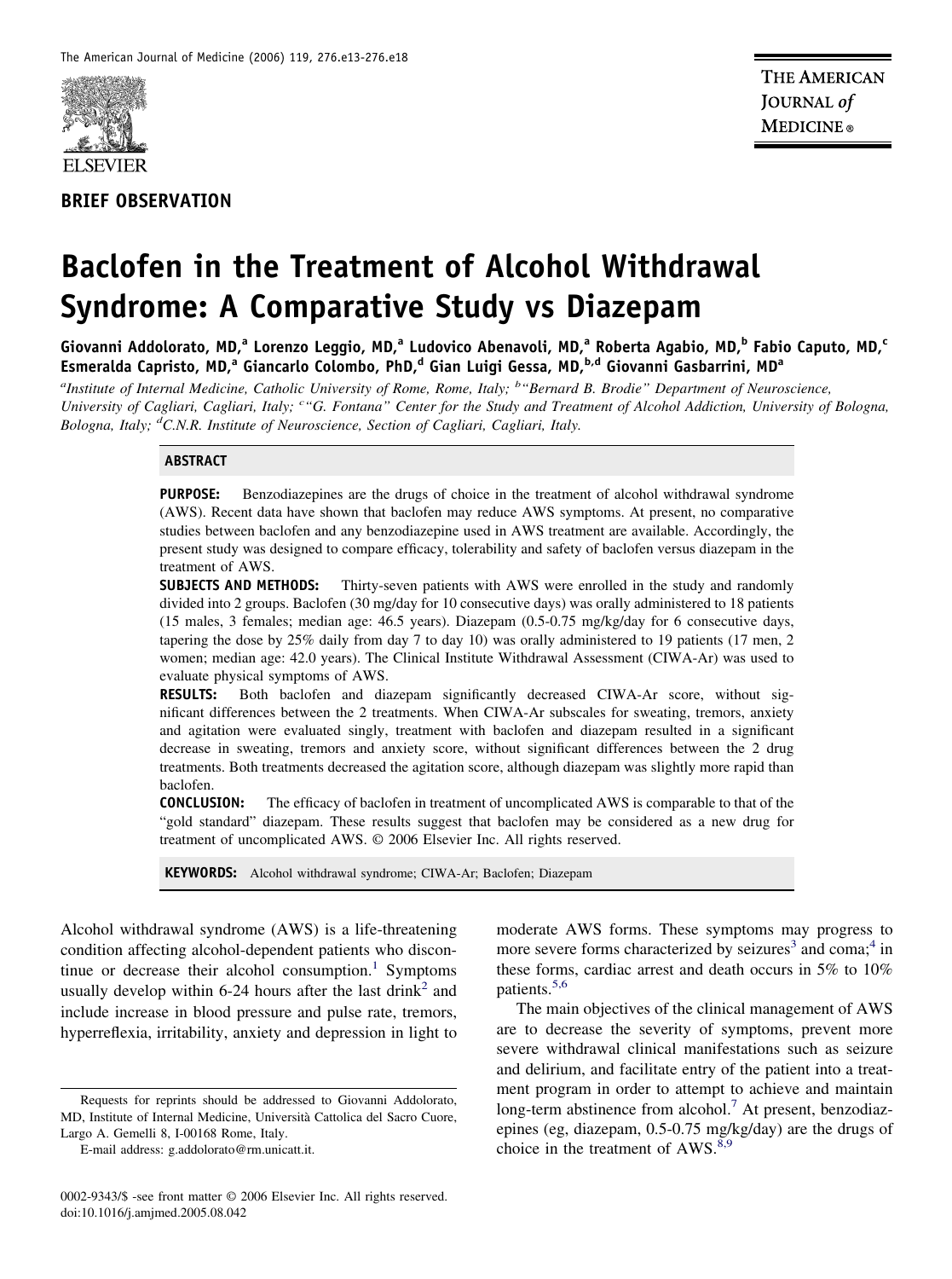Baclofen is a stereoselective  $\gamma$ -aminobutyric acid<sub>B</sub>  $(GABA_B)$  receptor agonist used at present to control spasticity.<sup>10</sup> However, recent lines of experimental evidence have suggested the ability of baclofen to suppress alcohol withdrawal signs in rats;<sup>11</sup> accordingly, recent preliminary

data have shown how baclofen rapidly suppressed AWS severity in human alcoholics, $12$  even when manifested in its severe form complicated by *delirium tremens*. [13](#page-5-0)

Currently, no comparative studies between baclofen and benzodiazepines used in the management of AWS are available. The aim of the present study was, therefore, to compare the efficacy, tolerability and safety of baclofen versus the benzodiazepine diazepam in the treatment of moderate/severe acute uncomplicated AWS.

# **METHODS**

# **Patients and Treatment**

Between September 2001 and October 2004, 130 subjects affected

by current alcohol dependence referring to our Alcohol Treatment Unit to request alcohol detoxification treatment were consecutively considered for the study. Inclusion criteria were: age between 18 and 75 years; a daily alcohol consumption of more than 80 g alcohol/day during the previous 24 hours; diagnosis of alcohol dependence according to DSM-IV criteria.<sup>14</sup> Exclusion criteria were the current presence of: *delirium tremens* or hallucinosis; severe psychiatric diseases (eg, major unipolar depression and schizophrenia); epilepsy; severe cardiac failure; diabetes mellitus; severe liver impairment; liver encephalopathy; kidney failure; neoplastic diseases; lack of cooperating relatives; abuse of or dependence on other drugs, with the exception of nicotine.

Patients with a blood alcohol concentration (BAC) lower than 0.1 g/L were assessed using the Clinical Institute Withdrawal Assessment for Alcohol-revised (CIWA-Ar) scale, a scoring system for quantitative evaluation of physical symptoms of AWS.<sup>15</sup> Only subjects with a CIWA-Ar score equal to or higher than 10 (defined as moderate or severe AWS

**CLINICAL SIGNIFICANCE**

symptoms (AWS).

dard" diazepam.

tween treatments.

safety and manageability.

• The GABA $_B$  receptor agonist baclofen is capable of reducing alcohol withdrawal

● Baclofen can cut AWS with an efficacy comparable to that of the "gold stan-

● Baclofen and diazepam significantly decreased AWS, without differences be-

• Baclofen may be considered a new drug for treatment of AWS, also in view of its

study criteria. Thirty-seven (28.5%) agreed to take part in the study (32 men [86.5%] and 5 women [13.5%], with a mean age of  $45.0 \pm 1.9$  years

rolled in the study.

[range: 21-73 years]). Their mean daily alcohol intake was 223.1  $\pm$ 18.2 g alcohol/day (median value: 200.0 g; range: 90-600 g); their mean duration of addiction was  $14.8 \pm 1.6$  years (median value: 13.0 years; range: 3-39 years). These data were confirmed by patients and collateral interviews. All subjects were randomly divided into 2 groups by a 1:1 randomization procedure. The 2 groups were comparable in terms of sociodemographic characteristics (Table 1).

# **Baclofen Group**

Eighteen alcoholics with a range of daily alcohol consumption of 130-440 g (mean  $256.7 \pm 19.3$  g)

and a range of years of addiction of 3-39 years (mean 13.6  $\pm$  2.6 years), were treated with oral doses of baclofen of 30 mg/day, fractionated in 3 daily administrations for 10 consecutive days. The baclofen dose was chosen on the basis of results obtained in a previous study from this laboratory.<sup>12</sup>

# **Diazepam Group**

Nineteen alcoholics with a range of daily alcohol consumption of 90-600 g alcohol/day (mean:  $191.3 \pm 28.9$  g; *P* -.005, Mann-Whitney test, respect to baclofen group) and a time range of addiction of 3-39 years (mean:  $15.8 \pm 1.9$ years  $P > 0.05$ , Mann-Whitney test, respect to baclofen group), were treated with oral doses of diazepam. Specifically, a total of 0.5-0.75 mg/kg diazepam was divided in 6 daily administrations for 10 consecutive days. Doses were tapered by 25% daily from day 7 to day 10[.16](#page-5-0) This protocol was selected due to the ease of application in clinical practice and on the basis of results obtained in a previous study from this laboratory.<sup>17</sup>

### **Table 1** Sociodemographic Characteristics of the Sample

|                                  | Baclofen Group<br>$(n = 18)$ | Diazepam Group<br>$(n = 19)$ | P Value                    |
|----------------------------------|------------------------------|------------------------------|----------------------------|
| Age (years), mean $\pm$ SEM      | 42.3 $\pm$ 2.7               | 42.0 $\pm$ 2.4               | $>$ .05, Mann-Whitney test |
| Male, $n$ $(\% )$                | 15(83.3)                     | 17(89.5)                     | $>$ .05, chi-squared test  |
| Married, $n$ (%)                 | 11(61.1)                     | 7(36.8)                      | $>$ .05, chi-squared test  |
| $>$ 13 years of education, n (%) | 5(27.8)                      | 3(15.8)                      | $>$ .05, chi-squared test  |
| Employed, $n$ $(\%)$             | 16(88.9)                     | 15(78.9)                     | $>$ .05, chi-squared test  |

requiring pharmacological treatment) were ultimately en-

Among the 130 potential subjects, 49 (37.7%) met the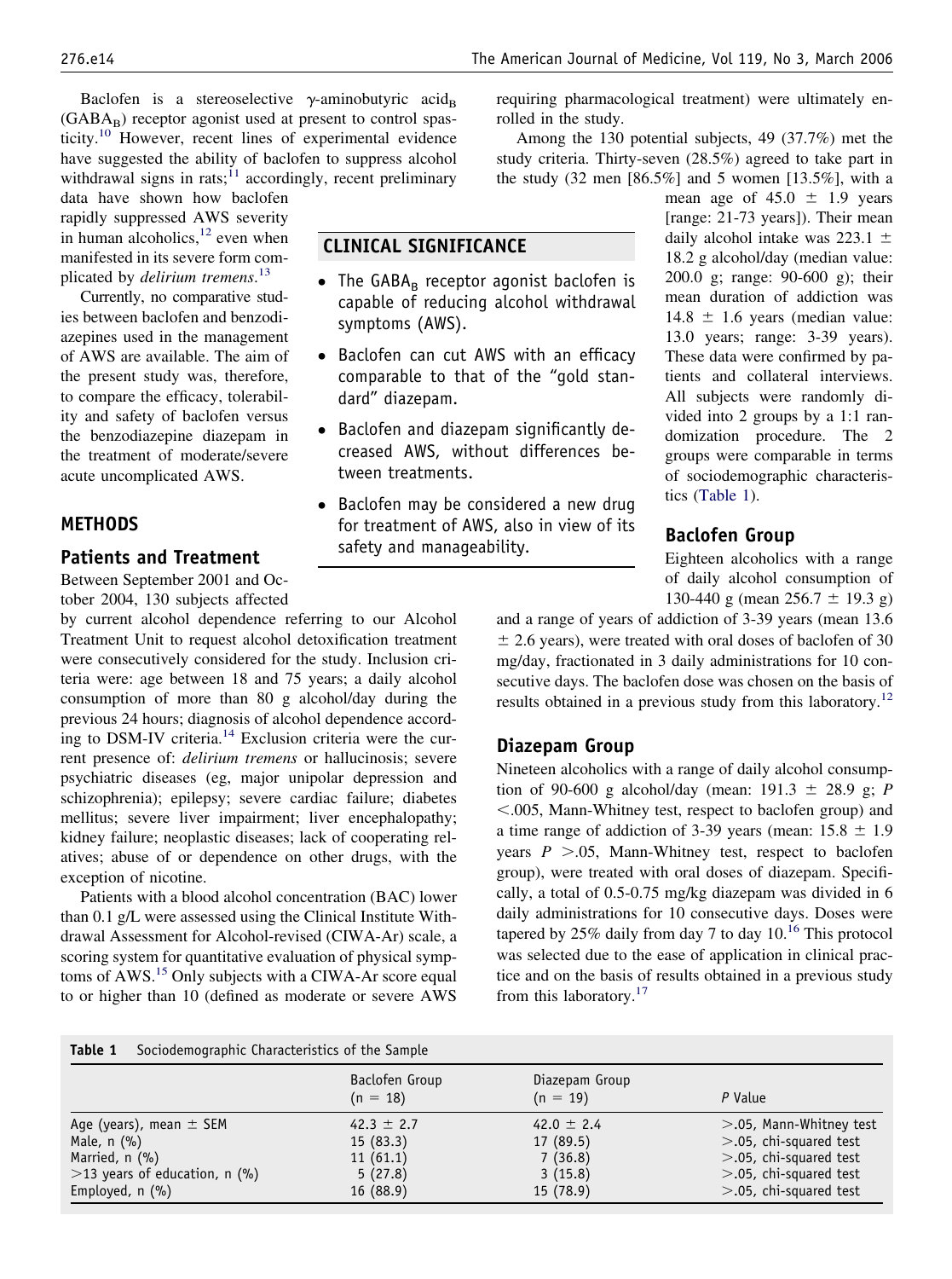# <span id="page-2-0"></span>**Study Procedure**

The drug therapy was administered by the principal investigator from 8 AM to 8 PM and by the referred family member from 8 PM to 8 AM.

All subjects were checked as outpatients. BAC were evaluated at each control. On days 1 and 10, after a 12-hour fast, blood samples were drawn from each patient for determination of alanine aminotranferase (ALT), aspartate aminotransferase (AST),  $\gamma$ -glutamyl transferase (GGT), and mean cellular volume (MCV) value. Patients of both groups and their relatives were informed of the possibility of receiving a trial drug; only those who gave their written consent were included in the study. With the exception of nicotine, no psychoactive drugs were permitted; no other medications potentially acting as a confounding factor for the study were administered during the detoxification period.

CIWA-Ar was administered once a day (immediately before the first daily administration of the drug) on days 1, 2, 3, 4, 5 and 10. Baseline values were those collected on day 1 before the first drug administration. The whole study was performed on a single blind design; in particular, investigators who performed CIWA-Ar at the different times of treatment were always the same and were unaware as to which drug was being administered to patients.

A rescue protocol was available; specifically, if the patient did not respond to treatment with baclofen and the CIWA-Ar remained higher than 10 or increased during the first 2 hours, an oral dose of 0.75 mg/kg diazepam<sup>16</sup> or an intramuscular dose of 10 mg haloperidol<sup>18</sup> would be administered.

The study protocol complied fully with the guidelines of the Ethics Committee of the Università Cattolica del Sacro Cuore in Rome, Italy.

# **Statistical Analysis**

Statistical evaluation of patients' age, years of addiction, and quantity of daily alcohol consumption in the baclofen and diazepam groups was performed by the Mann-Whitney test. Possible differences in proportions were assessed using a chi-squared test and odds ratios with 95% confidence intervals.

Analysis of the efficacy of the 2 drugs on the severity of AWS was intended to be performed with the intention-totreat principles<sup>19</sup> (ie, entering into the analysis any randomized patient, including dropouts). Analysis of the effect of baclofen and diazepam on CIWA-Ar score and its 4 subscales (anxiety, agitation, sweating and tremors), as well as changes in AST, ALT, GGT and MCV, was performed by (a) 2-way (time, treatment) analysis of variance (ANOVA) with repeated measures on the factor time or (b) analysis of covariance (ANCOVA), with repeated measures on the factor time and baseline data as covariance, when baseline data were significantly different (Mann-Whitney test); in the latter case, the effect of each drug was analyzed by a one-way ANOVA, with repeated measures.



**Figure 1** Score of the Clinical Institute Withdrawal Assessment for Alcohol-revised (CIWA-Ar) scale in patients treated for 10 consecutive days with baclofen (30 mg/day, per os;  $n = 18$ ) and diazepam (0.5-0.75 mg/kg/day on days 1-6, tapering the dose by 25% daily from day 7 to day 10;  $n = 19$ ). CIWA-Ar administration occurred once a day, on days 1, 2, 3, 4, 5 and 10, immediately before the first daily administration of drugs (scoring of day 1 acting as baseline).

# **RESULTS**

All 37 patients completed the study, with no dropouts in either group, and no difference in the patients' compliance to treatment was found between groups. No patients needed the application of the rescue protocol. BAC lower than 0.1 g/L were found in all patients at each control.

At baseline, mean total CIWA-Ar score (ie, the sum of all items) was significantly higher in baclofen than diazepam group  $(P \le 0.0001$ , Mann-Whitney test) (Figure 1). When analyzed separately, both baclofen and diazepam treatments significantly decreased the CIWA-Ar score (one-way ANOVA for baclofen:  $F[5,85] = 115.48$ , *P*  $< .0001$ ; one-way ANOVA for diazepam: F[5,90] = 80.82,  $P \leq 0.0001$ , with no significant differences between the 2 treatments (2-way ANCOVA:  $F[1,140] = 0.91$ ,  $P > 0.05$ ) (Figure 1).

Treatment with baclofen and diazepam resulted in a marked decrease in the severity of sweating, tremors, anxiety and agitation score. Mean baseline sweating score was significantly higher in the baclofen than in the diazepam group ( $P < .001$ , Mann-Whitney test) [\(Figure 2,](#page-3-0) panel A); both drug treatments significantly decreased the sweating score when analyzed separately (one-way ANOVA for baclofen:  $F[5,85] = 46.66$ ,  $P \le 0.0001$ ; one-way ANOVA for diazepam:  $F[5,90] = 22.53$ ,  $P \lt 0.0001$ ), with no significant differences between the 2 treatments (2-way ANCOVA:  $F[1,140] = 2.81, P > 0.05$  [\(Figure 2,](#page-3-0) panel A). Mean baseline tremor score did not differ between the 2 groups (*P* .05, Mann-Whitney test) [\(Figure 2,](#page-3-0) panel B); both drug treatments significantly decreased the tremor score, without differences between treatments (2-way ANOVA:  $F_{time}[5,175] = 51.64, P < .0001; F_{treatment}[5,175] = 0.52, P$ .05) [\(Figure 2,](#page-3-0) panel B). Mean baseline anxiety score was significantly higher in the baclofen than in the diazepam group ( $P < .005$ , Mann-Whitney test) [\(Figure 2,](#page-3-0) panel C); both drug treatments decreased anxiety score (one-way ANOVA for baclofen:  $F[5,85] = 77.01, P < .0001$ ; one-way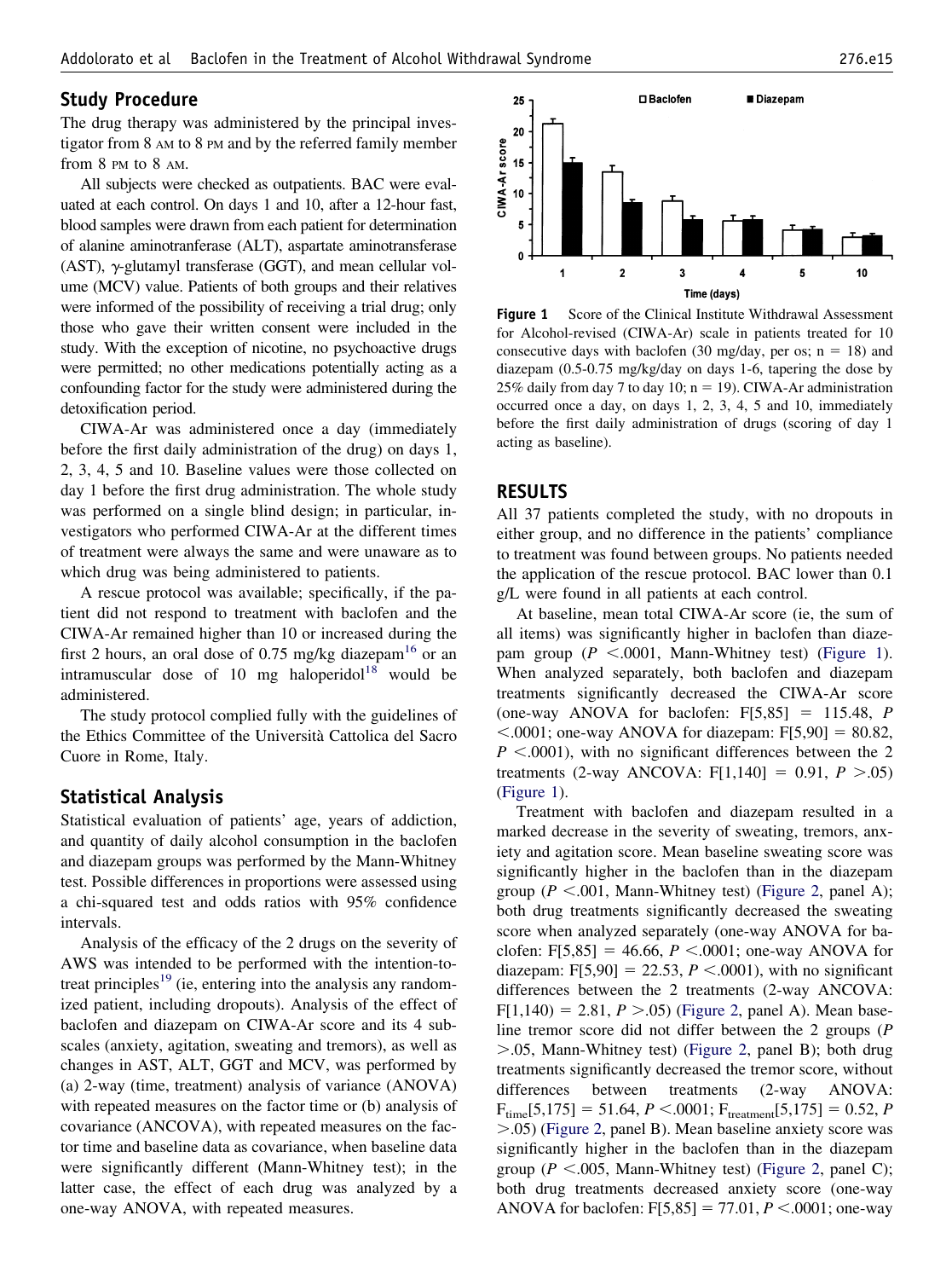<span id="page-3-0"></span>

**Figure 2** Score of 4 subscales—**(A)** sweating, **(B)** tremors, **(C)** anxiety, and **(D)** agitation— of the Clinical Institute Withdrawal Assessment for Alcohol-revised (CIWA-Ar) scale in patients treated for 10 consecutive days with baclofen (30 mg/day, per os;  $n = 18$ ) and diazepam (0.5-0.75) mg/kg/day on days 1-6, tapering the dose by 25% daily from day 7 to day 10;  $n = 19$ ). CIWA-Ar administration occurred once a day, on days 1, 2, 3, 4, 5 and 10, immediately before the first daily administration of drugs (scoring of day 1 acting as baseline).

ANOVA for diazepam:  $F[5,90] = 56.19$ ,  $P < .0001$ ), with no significant differences between the 2 treatments (2-way ANCOVA: F[1,140] = 0.51,  $P > 0.05$ ) (Figure 2, panel C). Mean baseline agitation score was significantly higher in the baclofen than in the diazepam group ( $P < 0.05$ , Mann-Whitney test) (Figure 2, panel D); both drug treatments decreased the agitation score (one-way ANOVA for baclofen:  $F[5,85] = 30.16, P \le 0.0001$ ; one-way ANOVA for diazepam:  $F[5,90] = 24.09$ ,  $P < .0001$ ). Although baclofen was slightly slower than diazepam (2-way ANCOVA: F[1,140]

 $=$  4.19,  $P \le 0.05$ ) (Figure 2, panel D), as indicated by significantly higher scores on days 2 and 3 in the baclofen versus the diazepam group, on subsequent days the efficacy of baclofen and diazepam was comparable.

A reduction in AST, ALT, GGT and MCV value was found in both baclofen- and diazepam-treated patient groups (Table 2).

No side effects were reported by either baclofen- or diazepam-treated patients. On discontinuation of treatment, no withdrawal symptoms or side effects were observed.

| Table 2 Values of Alanine Aminotranferase (ALT), Aspartate Aminotransferase (AST), $\gamma$ -Glutamyl Transferase (GGT) and Mean  |
|-----------------------------------------------------------------------------------------------------------------------------------|
| Cellular Volume (MCV) in Patients Treated for 10 Consecutive Days With Baclofen (30 mg/day, per os; $n = 18$ ) and Diazepam (0.5- |
| 0.75 mg/kg/day on Days 1-6, Tapering the Dose by 25% Daily from Day 7 to Day 10; $n = 19$ )                                       |

|                     | Day $1$          |                  | Day $10$          |                             |
|---------------------|------------------|------------------|-------------------|-----------------------------|
| <b>Blood Marker</b> | Baclofen Group   | Diazepam Group   | Baclofen Group    | Diazepam Group              |
|                     | $(n = 18)$       | $(n = 19)$       | $(n = 18)$        | $(n = 19)$                  |
| <b>ALT</b>          | $108.3 \pm 17.0$ | 59.2 $\pm$ 9.5*  | $66.5 \pm 11.6$   | $25.7 \pm 2.8$ †‡           |
| <b>AST</b>          | $112.1 \pm 18.1$ | $97.2 \pm 17.5$  | 55.1 $\pm$ 8.5§   | $38.0 \pm 4.2$ §            |
| GGT                 | $367.2 \pm 95.0$ | $301.4 \pm 54.1$ | 197.2 $\pm$ 43.8§ | $92.3 \pm 11.4$             |
| <b>MCV</b>          | $97.7 \pm 2.0$   | $89.8 \pm 1.4*$  | $90.0 \pm 5.11$   | $81.9 \pm 0.9$ <sup>+</sup> |

Each value is the mean  $\pm$  SEM of *n* subjects.

Blood samples were drawn on days 1 and 10, after a 12-h fast.

 $*P < .05$  respect to day 1 level in baclofen group (Mann-Whitney test).

 $\dagger$ *P* <.05 respect to day 10 level in baclofen group (Newman-Keuls test).

 $\sharp P$  <.05 respect to day 1 level of the same group (Wilcoxon test).

 $\S P$  <.05 respect to day 1 level of the same group (Newman-Keuls test).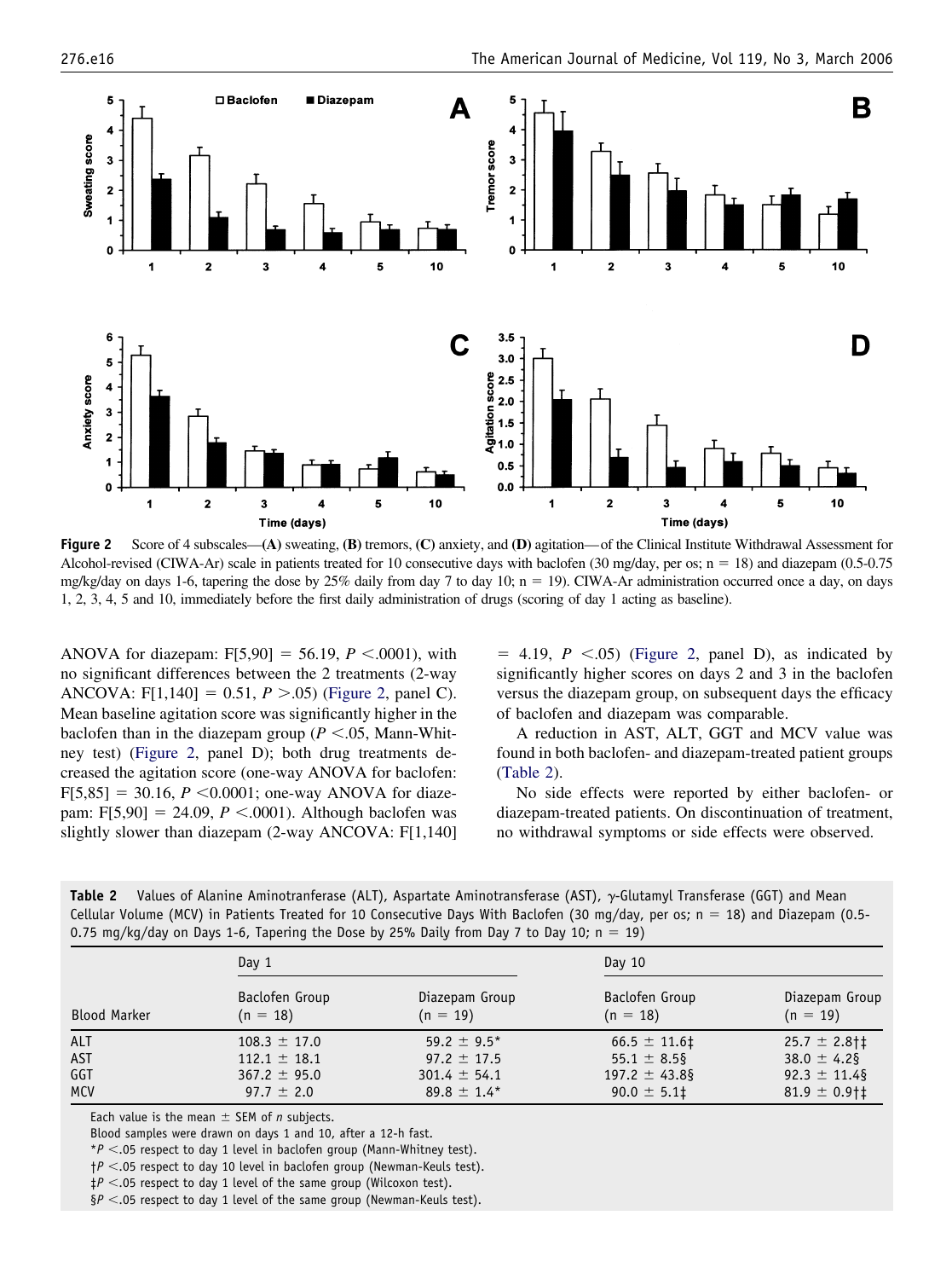# <span id="page-4-0"></span>**DISCUSSION**

At present, benzodiazepines represent the "gold standard" in the management of patients with AWS.<sup>8</sup> However, the use of benzodiazepines is associated with several side effects, such as risk of excess sedation, memory deficits and respiratory depression in patients with liver impairment, as is often the case in alcoholics.<sup>8</sup> Moreover, benzodiazepines could have addictive properties, which constitutes a limitation to their use in subjects affected by substance abuse disorders.<sup>8,20</sup> Consequently, the discovery of new potentially useful drugs for the treatment of AWS is of considerable practical importance.

The efficacy of baclofen in decreasing alcohol consumption and craving as well as maintaining abstinence from alcohol has recently been reported in human alcoholics. $2^{1-23}$ Moreover, recent lines of clinical evidence suggest the efficacy of baclofen in rapidly reducing moderate to severe AWS symptoms[,12](#page-5-0) even when complicated by *delirium tremens*. [13](#page-5-0) However, the small number of patients evaluated in previous studies,  $12,13$  as well as the lack of any comparative analysis with other types of medication commonly used to treat  $AWS$ ,<sup>8,9</sup> rather limit the importance of the above studies and do not allow definitive conclusions to be drawn with regard to this use of baclofen.

The results of the present study show that the oral administration of doses of baclofen lower than those prescribed for spasticity<sup>10</sup> are as effective as diazepam in the management of AWS, at least in its uncomplicated form, as shown by the similar decrease in CIWA-Ar score (a reliable and validated measure of AWS intensity) induced by baclofen and diazepam [\(Figure 1\)](#page-2-0). Although baseline CIWA-Ar score differed significantly between the 2 groups, the proportion of the reducing effect of baclofen and diazepam was comparable. Moreover, when these data were statistically analyzed, the type 2 error was seen to be reasonably low.

Subsequently, the 4 most important items of CIWA-Ar scale were analyzed singly [\(Figure 2\)](#page-3-0). No difference was found in the decreasing effect of either baclofen or diazepam on tremor intensity. Although baseline score for sweating, anxiety and agitation was significantly higher in the baclofen than in the diazepam group, both drug treatments produced comparable decrements in sweating and anxiety score, although baclofen was slightly slower than diazepam in reducing the agitation score [\(Figure 2,](#page-3-0) panel D).

These data are in close agreement with those of a recent study showing the efficacy of baclofen in improving symptoms of opiate withdrawal syndrome.<sup>24</sup>

With regard to blood markers, ALT, AST, GGT and MCV values tended to decrease in both baclofen and diazepam groups, although this reduction appeared to be smaller in the baclofen than the diazepam group. It should be underlined that mean baseline values of ALT and MCV were significantly higher in the baclofen than the diazepam group, in agreement with the higher intake of alcohol reported by patients of the baclofen group. It is likely that the

reduction in blood marker values was secondary to cessation of alcohol intake; however, these data also suggest that treatment with either baclofen or diazepam did not induce any liver sufferance.

From a clinical point of view, it should be borne in mind that baclofen has been used for years as a particularly manageable and safe antispasticity drug.<sup>10</sup> The results of the present study confirm the manageability and safety of the  $d\text{rug}^{12}$  because no patient in the baclofen group presented any side effects. Recently, the manageability and safety of baclofen in the treatment of alcoholism also has been reported by a self-case report on the complete and prolonged suppression of alcohol dependence achieved with extremely high doses of baclofen.<sup>25</sup> Finally, as previously reported in alcoholic patients,<sup>12,22,23</sup> baclofen displayed no addictive properties, $2<sup>5</sup>$  a feature of paramount importance in the pharmacological treatment of patients with alcohol problems.

The results of the present study add further support to the hypothesis that the  $GABA_B$  receptor is part of the neural circuitry underlying  $AWS<sup>11</sup>$  With regard to the mechanism of the action of baclofen on AWS, it has been hypothesized that baclofen-induced activation of  $GABA_B$  receptors might counterbalance AWS-associated enhanced function of glutamate excitatory neurotransmission, resulting in the observed attenuation of withdrawal symptomatology.<sup>11</sup>

The observed suppressing effect of baclofen on AWS,<sup>12</sup> as in the present study, together with its efficacy in reducing alcohol craving and intake, $2^{2,23}$  feature baclofen as a promising and unique pharmacotherapy for alcohol dependence. This drug is of particular interest in view of its efficacy on 2 major aspects of the disorder, namely AWS and maintaining abstinence from alcohol intake. This specific ability of baclofen should theoretically result in a vastly simplified pharmacotherapy and higher compliance to treatment. Finally, it is of interest to note how the use of baclofen allowed AWS to be treated on an outpatient basis, with a significant reduction in the cost of treatment when compared with any inpatient AWS treatment.

In conclusion, the results of the present study indicate that the efficacy of baclofen in the treatment of uncomplicated forms of AWS is comparable with that of the "gold standard," diazepam. Accordingly, baclofen may be considered as a new potentially useful drug for treatment of AWS.

# **ACKNOWLEDGMENTS**

The present study was partially supported by a grant from "Associazione Ricerca in Medicina," Rome-Bologna, Italy. The authors are grateful to Dr. Anna Ferrulli (Università Cattolica del Sacro Cuore, Rome) for technical support and Ms. Anne Farmer for language editing of the manuscript.

# **References**

1. Fiellin DA, O'Connor PG, Holmboe ES, Horwitz RI. Risk for delirium tremens in patients with alcohol withdrawal syndrome. *Subst Abuse.* 2002;23:83-94.